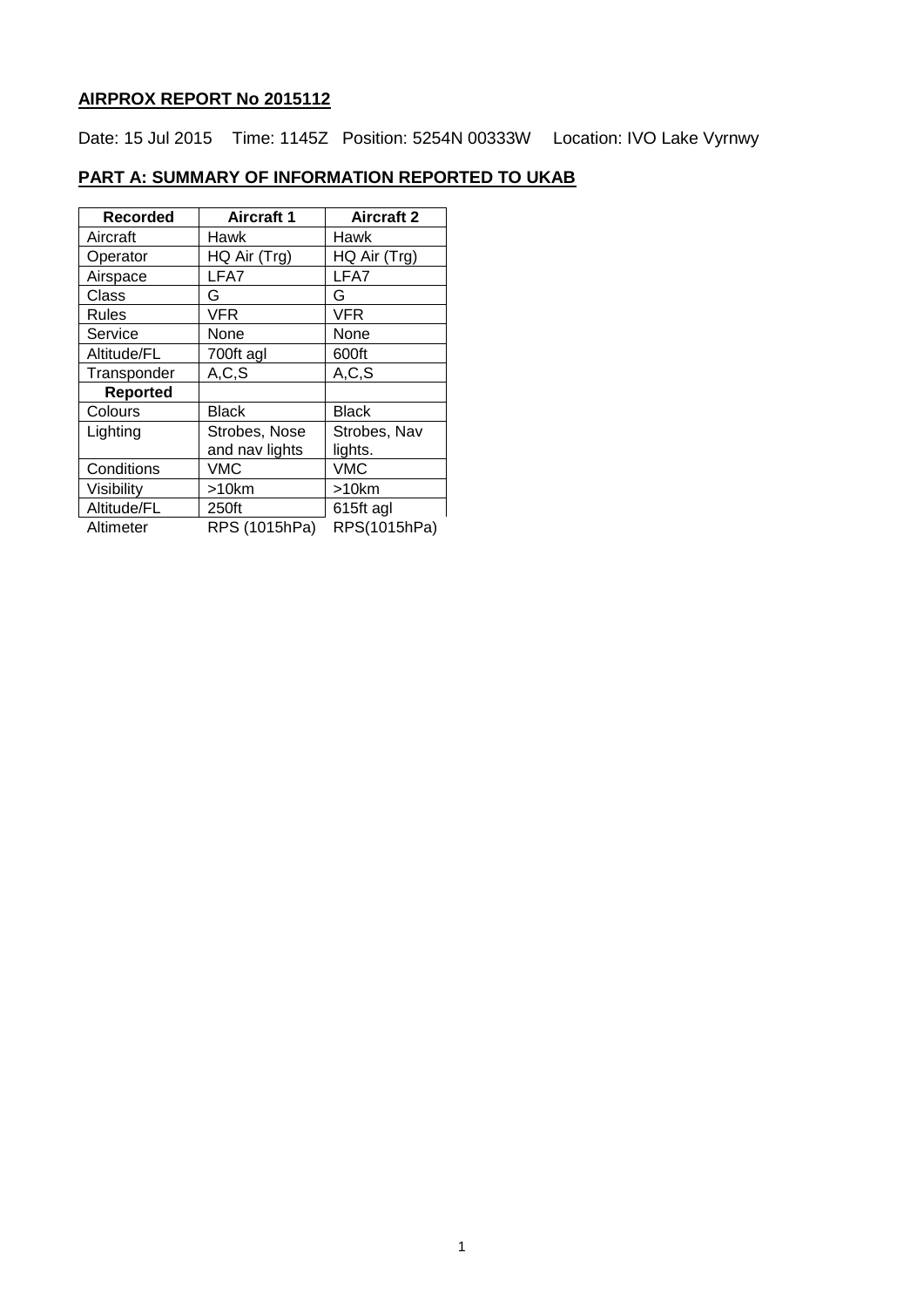provided Jester's take-off time didn't slip, there would be no confliction. At the out-brief, CADS was played through and checked by the crew and the Duty Authoriser. No conflictions were shown. Importantly, the play through happened before the Mustang formation had placed a 'tac-box' (an area specified by Mustang in which they would be manoeuvring tactically) on the northern plain and so this tac-box was not known about by Jester. Jester 2 subsequently needed to take a spare aircraft and this caused a delay to their planned take-off time. When signing out the spare aircraft, Jester 2 QFI asked the Duty Authoriser to slip their CADS and low-level booking times, and to telephone Mustang's Duty Authoriser as there could now be a confliction between the pairs. Although not timepressured, the QFI did not physically re-check CADS, this was done by the Duty Authoriser who noted that a confliction now appeared at 1155, (see Figure 1), as Jester entered Mustang's 'tac-box' at the time that Jester were planning to exit low-level and climb to medium level.



Figure 1 screenshot of CADS forecasting the routing of the two formations.

As Jester 2 crewed-in to the replacement aircraft he reported the details to the lead crew on the radio. Mustang were also starting up at the time, and so Jester lead asked Mustang to contact him on the formation 'chat' frequency, which they did, and a deconfliction plan was discussed. From this it was established that Mustang would approach the northern plain at 1150z, flow north to Lake Brenig for a target which they would attack twice, spending 5 minutes in total on the plain.

Once airborne, at 1140:40 Mustang made a call to Jester on the low-level deconfliction frequency stating that they were 3 minutes away from the northern plain. This was acknowledged, and Jester lead decided to action an operational tactical manoeuvre that would take the formation away from the northern plain, where they would hold clear while Mustang flowed north to their target. At 1142:37, as the formation recovered from their manoeuvre, 2 TCAS contacts appeared and a traffic audio warning sounded. Jester lead turned away from the TCAS confliction; Jester 2 also received a traffic warning at 1142:47 and Jester 2 QFI directed the student to climb, shortly afterwards spotting one aircraft low and slightly behind. Mustang made another transmission on the low-level frequency that they had seen Jester at Lake Bala and were heading north to their target. This was acknowledged by Jester.

Immediately after this, at 1143:22, Mustang transmitted that they were now resetting south. This call was not acknowledged by either of the Jesters, who were now split by 9nm and had implemented their blind sanctuary plan (a height stack). Between 1143:22 and 1145 a series of calls were made between Jester 1 and 2 as they organised a rejoin. As it transpired, not realising that Mustang had split into separate units, both of the Jester crew had spotted Mustang 2 and believed it to be their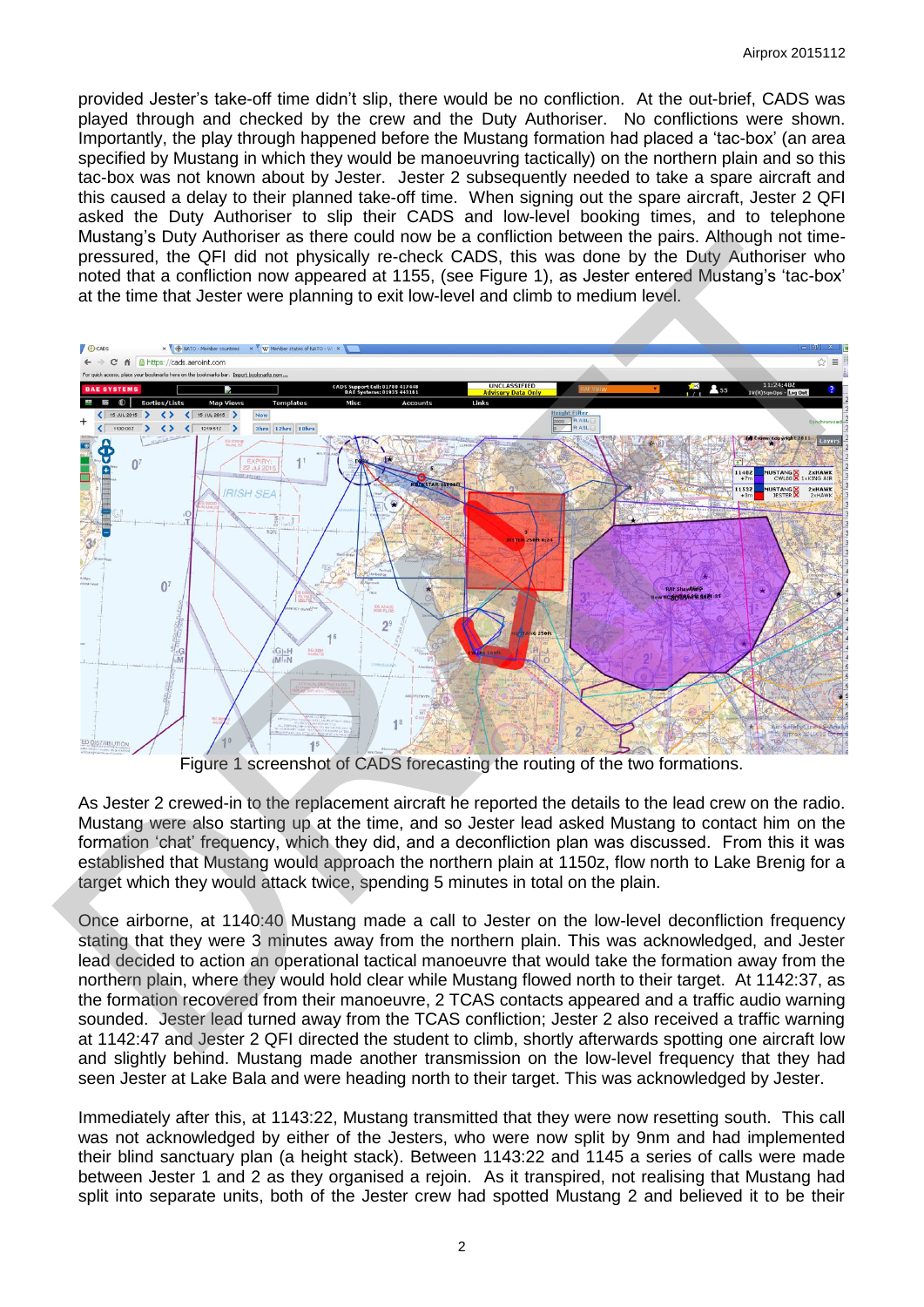lead/wingman. At 1144:52 Jester 1 attempted to join Mustang 2. In the next 40 seconds further radio calls were made both on the Low-Level frequency and on Jester's formation frequency, and it became clear that a break down in situational awareness had occurred. Only at this point did Jester become aware that Mustang had also split. Jester lead then elected to climb the formation to 5000ft and hold until Mustang had completed their training. He noted that despite that fact that he had misidentified Mustang as his wingman, he assessed the risk of collision as low because he was visual with the aircraft at range.

He assessed the risk of collision as 'Low'.

### **Factual Background**

The weather at Valley was reported as:

METAR EGOV 151150Z 34010KT 9999 FEW035 15/07 Q1021 BLU NOSIG

#### **Analysis and Investigation**

### **UKAB Secretariat**

Both pilots shared an equal responsibility for collision avoidance and for not flying into such proximity as to create a danger of collision<sup>1</sup>. If the incident geometry is considered as head-on, or nearly so, then both pilots were required to turn to the right<sup>2</sup>.

## **Comments**

#### **HQ Air Command**

A number of barriers to MAC were only partially effective in the lead-up to this incident: both formations had entered their routes onto CADS but some information was incomplete; the supervisors of the formations consulted each other and agreed a plan that relied on time deconfliction that was eroded by a delay to the take-off of one of the formations; the back-up plan of deconfliction by radio was subject to radio performance at low level in undulating terrain. In an ostensibly see-and-avoid environment the final barrier of lookout – cued by the TCAS II fitted to the Hawk T2s – led to sufficient separation between aircraft being achieved. The lessons here are clear – a number of tools exist to minimise the likelihood of MAC but lookout remains the final – and vital – barrier. He assessed the risk of collision as "Low".<br>
Factual Background<br>
The weather at Valley was reported as:<br>
METAR EGOV 1511562 34619KT 9999 FEM935 15/87 01821 BLU NOSE<br>
Analysis and Investigation<br>
UKAE Secretaries a danger of

#### **Summary**

 $\overline{\phantom{a}}$ 

An Airprox was reported on 15 July 2015 at 1145 between two Hawks in LFA 7. Both Hawks were VFR and VMC and were conducting low-level sorties in the LFA. Neither pilot was receiving an ATS. Prior to take-off CADS had highlighted a confliction and the pilots were aware that the other would be operating in the area. The incident takes place beneath the radar cover of the NATS radars, so the exact separation is not known.

# **PART B: SUMMARY OF THE BOARD'S DISCUSSIONS**

Information available consisted of reports from the pilots of both aircraft and radar photographs/video recordings, and reports from the Operating Authorities.

The Board first considered the actions of the pilots and noted with some disappointment that despite both of these formations being from the same unit, CADS being used, one-to-one discussions on deconfliction taking place before take-off, and RT calls being made during an encounter prior to the

<sup>1</sup> Rules of the Air 2007 (as amended), Rule 8 (Avoiding aerial collisions).

 $2$  SERA.3210 Right-of-way (c) (1) Approaching head-on.